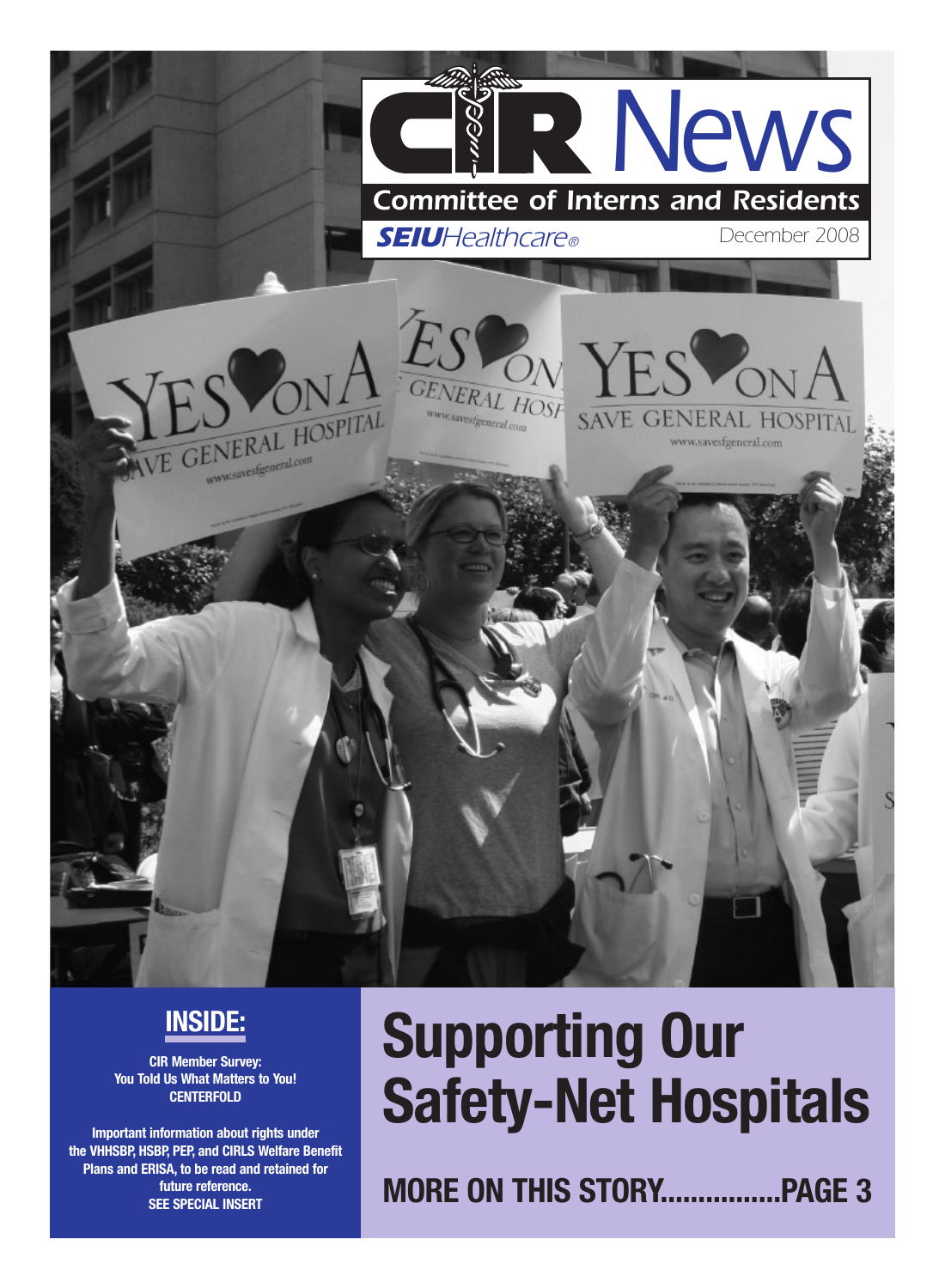## **CHR NEWS** LUELLA TONI LEWIS, MD

*Committee of Interns and Residents*

National Headquarters *of SEIUHealthcare®*

520 Eighth Avenue, Suite 1200 New York, NY 10018 (212) 356-8100 (800) CIR-8877

E-mail: info@cirseiu.org http://www.cirseiu.org

1 Boston Medical Center Place Boston, MA 02118 (617) 414-5301

1400 NW 10th Ave., Suite 1509 Miami, FL 33136 (305) 325-8922

400 Central Avenue SE, Suite 105 Albuquerque, NM 87102 (505) 244-8775

1338 Mission Street, Fourth Floor San Francisco, CA 94103 (415) 861-5235

> Box 512075 Los Angeles, CA 90051 (310) 329-0111

Washington, DC Office (202) 872-5838

Ave. San Ignacio 1393 Urb. Altamesa, San Juan P.R. 00921 (787) 775-0720

#### **EXECUTIVE COMMITTEE 2008-2009**

Luella Toni Lewis, MD President Nailah Thompson, DO Executive Vice President Elizabeth Burpee, MD,

Secretary-Treasurer REGIONAL VICE PRESIDENTS

Rachel Kreps-Falk, MD Northern California

Suganya Karuppana, MD Southern California

Janetta Dominic Cureton, MD Florida

Michael Mazzini, MD **Massachusetts** 

Snehal Bhatt, MD

New Jersey John Ingle, MD

New Mexico

Kate Aberger, MD New York

Matthew Harris, MD, MBA New York

Farbod Raiszadeh, MD, PhD New York

Vishal Jagmohan Verma, MD New York

> Vaughn Whittaker, MD New York

#### • Eric Scherzer

Executive Director Cara Metz

Editor

Timothy Foley Contributing Writer

Cover photo of SGH Drs. Hani Khaddus, Dana Karlsberg, and Jimmy Chen by Julia Donahue/CIR.

## PRESIDENT'S REPORT

# Making Healthcare Reform a Reality

ere we are, halfway through the residency year, and about to start 2009 with a new president in the White House and an energized Congress on Capitol Hill.

This is both an exciting and a transformational time – it is our responsibility to make good use of it! Americans have voted overwhelmingly for change. It is time to use our expertise in healthcare to make an impact. We know all too well the problems in our healthcare system — where it breaks down for our patients and for physicians.

We have already started the work. In the past year we have:

- talked about healthcare reform in our regional chapters;
- provided testimony and spoken at rallies for increased access to healthcare;
- worked for greater funding for programs like the State Children's Health Insurance Program (SCHIP);
- lobbied to prevent devastating cuts in Medicaid and Medicare, including a 10% cut in physician reimbursement and the elimination of GME funding;
- been on the Road to American Healthcare bus tour;
- visited both the Democratic and Republican National Conventions and met with leaders there;
- shared what a day in the life of a resident looks like with an elected official in SEIU's *Walk a Day in our Shoes* program.

We held house parties throughout our regions to compare the positions of both candidates on our key issue of healthcare. Many of you took part

in those house parties, and many more took part in CIR e-mail action alerts to expand access to healthcare.

Our actions had an impact: President-elect Barack Obama has signed on to the principles of *"Health Care for America Now"* a powerful coalition of 600 organizations, including CIR and our

international union, the 2-million strong Service Employees International Union (SEIU). The principles include guaranteed access to affordable, quality healthcare for all.

Now that we have new leadership in Washington, how

### *Important Medical Debt Repayment Info:* Apply for One Last 20/220 Deferment BEFORE July 1, 2009!

Beginning July 1, 2009 the federal government will replace the familiar 20/220 formula for determining eligibility for economic hardship deferment. *However, applications for the 20/220 deferment will still be accepted through June 30, 2009.* Contact your lender and submit your application to see if you are eligible for one more year of this benefit!

The new Income Based Repayment (IBR) plan allows residents to cap their monthly repayments at 15% of their income that exceeds 150 percent of the poverty line for individuals or the borrower's family size (\$15,315 for an individual). CIR knows this formula will hit many of our members hard, forcing some into forebearance.

CIR will work hard in the coming months to include the issue of medical student debt in the legislative efforts in Washington to bring muchneeded healthcare reform.

For more information on the IBR, including sample repayment examples, go to the Association of American Medical Colleges website – www.aamc.org/first.

**So, now that we have new leadership in Washington, how do we seize this moment and make sure our goals for reforming healthcare become reality?**

do we seize this moment and make sure our goals for

reforming healthcare become a reality? It will take a lot of work because there are powerful forces resistant to change. Health insurance and pharmaceutical companies have found our current situation extraordinarily lucrative, so we know they will be mounting large campaigns to

fight any change to the status quo.

We also know we are facing an incredibly difficult year ahead due to the massive federal financial crisis affecting city, state, and county budgets throughout the country — from NY, facing a record four-year \$47 billion budget deficit, to California, facing an estimated \$28 billion shortfall by 2010. Our states and

our hospitals will be feeling the pain.

Nonetheless, we are as committed as ever to expanding access to healthcare. Our sorely inadequate system, with 47+ million uninsured, deserves help as much as Wall Street does. We will be working together with SEIU to bring legislation to Congress that ensures access to healthcare for all. That will mean you have the opportunity to jump in and participate where you can – whether it's online activism, writing to Congress, or speaking in public forums, CIR will continue to provide ways to empower your voice to make change.

Let me know your thoughts on this, and on any other issues you have, whether it be the contract at your hospital, O.R. safety, or other concerns. As always, you can contact me at llewis@cirseiu.org. Watch your inbox for email alerts, talk to your CIR delegate about what's going on, and be ready to make your voice heard in the national discussion on healthcare reform.

#### *Late breaking news:*

### The IOM issues Report on Resident Work Hours and Patient Safety

On December 2, 2008, the Institute of Medicine (IOM) issued its report on Resident Work Hours & Patient Safety. One of the key recommendations was for a 16-hour work schedule. CIR participated in the hearings leading up to the report by providing testimony, and was there for the press conference. For more news on this groundbreaking event, visit **www.cirseiu.org**.

PHOTO: JULIETTE LEWIS/MIH

PHOTO: JULIETTE LEWIS/MI-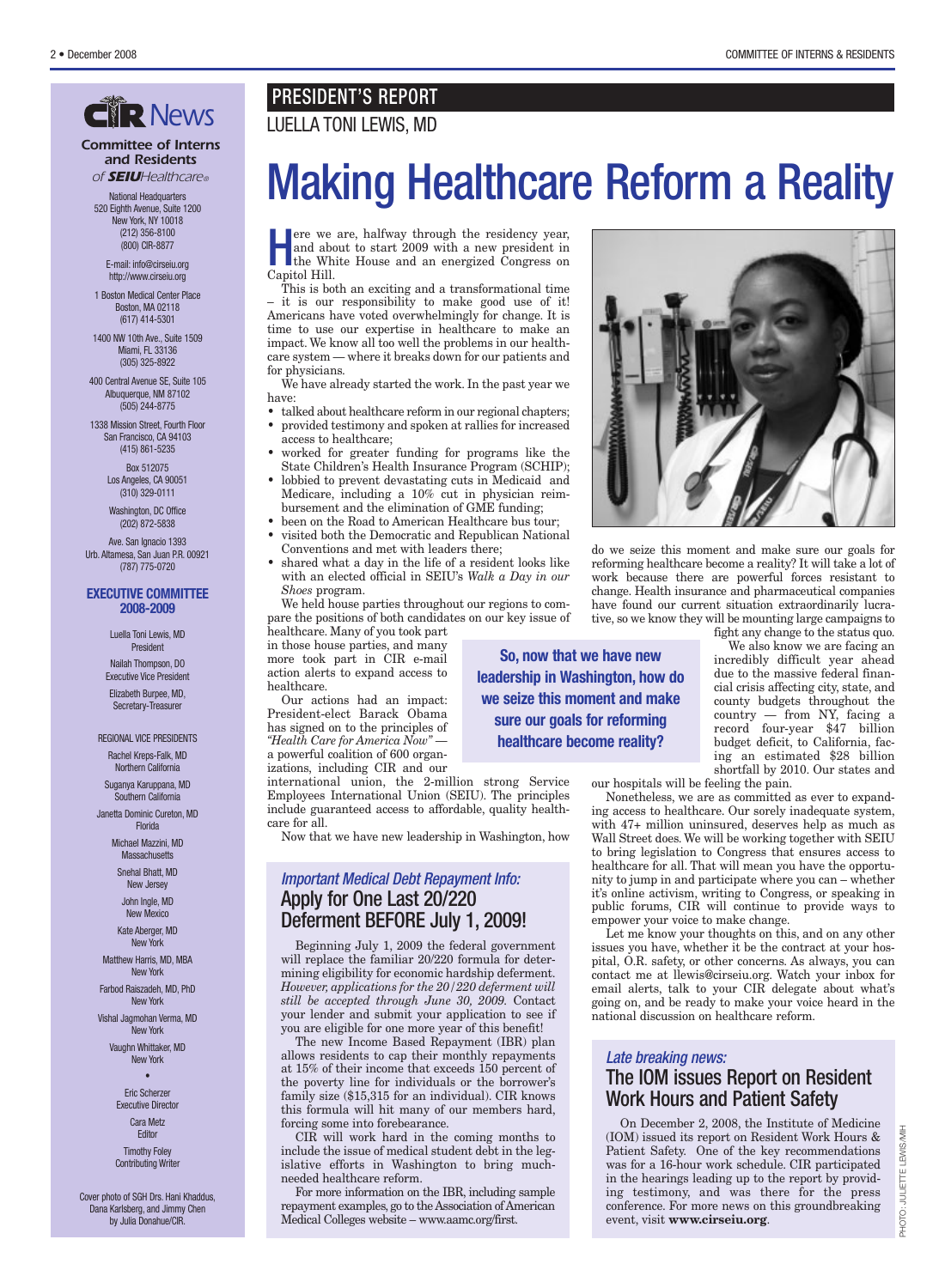# SUPPORTING OUR HOSPITALS



Turning out to support SF General Hospital were Otolaryngology residents Betty Tsai, MD and Matthew Russell, MD, who were pleased to see Prop A win on November 4.

# CIR Backs UNM Hospital

In another CIR Western Region state, CIR members helped out with a campaign to pass the Mil Levy, a voter bond measure to continue funding<br>for the University of New Meyico Hespital, the n another CIR Western Region state, CIR members helped out with a campaign to pass the Mil for the University of New Mexico Hospital, the only Level 1 Trauma Center in New Mexico. It is also New Mexico's only teaching hospital, and has its only Level 1 Pediatric Trauma Unit.

Dr. Noah Zuker, a CIR delegate and PGY 3 in Surgery said that, "When we were approached by UNM Hospital and the Health Sciences Center, CIR housestaff jumped at the opportunity to work as a team to make sure the Mil Levy passed. By working together with the hospital community, housestaff have helped to ensure that patient care is adequately funded."

CIR made a generous financial contribution towards the campaign which distributed lawn signs and door hangers, and educated the public about the Mil Levy, followed up with a *Get Out the Vote* effort. "I want to commend the outstanding efforts of the interns and residents of CIR in helping us achieve a dramatic 63% majority win for the Bernalillo County Mil Levy," said Bill Sparks, Executive Director of Communications for the University of New Mexico Health Sciences Center. "Over the next eight years, it will contribute almost \$700 million, 14% of the annual budget, to UNMH. We sincerely appreciate the financial and individ- $\frac{\alpha}{\mathbb{S}}$  ual support shown throughout the campaign."



CIR leaders Amy Garcia, MD, CIR Regional Vice Pres. John Ingle, MD, and CIR Delegate Shadi Battah, MD present CIR's financial contribution to UNMH CEO Steve McKerran (center, with check), to help ensure  $\pm$  the passage of the Mil Levy for funding of their safety-net hospital.

# Prop A Passes by a Landslide *Bond Measure to Retrofit SF General Hospital*

CIR doctors turned out to support San September 15, 2008, alongside Mayor Gavin Francisco General Hospital (SFGH) on Newsom and other city leaders, and CIR made a substantial contribution to the campaign. We saw our efforts pay off on November 4th, when Prop. A passed by an overwhelming 85% margin. The bond measure will raise \$887.4 million to pay for a new hospital that meets seismic standards. SFGH is the only top-level 24/7 trauma center in the city. It is also the only alternative for the uninsured and Medi-Cal patients, as well as the medical home for the new "Healthy San

Francisco" program which provides basic care to all SF residents.

"Now that Proposition A has passed, we can keep the doors of SFGH open and continue to provide service to those who have little access to healthcare," said CIR leader Belinda Magallenas, who is a PGY 3 at SFGH in Family and Community Medicine. "It would not have been possible without the hard work of the many who worked on this community effort, including the resident physicians of CIR who knocked on doors, phone banked, and rallied to pass this measure."

# Long Island College Hospital Residents Seek to Join CIR *….and Save their Programs, Hospital from Closure*

Expite being a well-used and well-regarded community hos-<br>pital, the Manhattan-based management of Brooklyn's Long<br>Island College Hospital (LICH) planned to close down mul-<br>tiple programs and sell off some of the beautel's pital, the Manhattan-based management of Brooklyn's Long Island College Hospital (LICH) planned to close down multiple programs, and sell off some of the hospital's buildings. LICH interns and residents, along with CIR staff, testified at hearings at Community Board 6 and at a public forum for Brooklyn Borough President Marty Markowitz, and met directly with State Senator-elect Daniel Squadron in an effort to prevent what would be devastating closures to the hospital's obstetrics, neonatal and pediatrics departments.

On October 16, 2008, a group of 15 residents brought a petition with the signatures of 90% of the 220 residents into the office of the new CEO of Long Island College Hospital, in Brooklyn, NY. Their petition stated, "We are seeking to improve our lives and the lives of our patients, and are ready to have a voice with CIR."

Dr. Lilliam Villafredez, a PGY 2 in Internal Medicine, in photo, right, said, "I was part of a CIR union chapter in Miami, and it definitely makes a difference. It's our right as residents to have a voice." Dr. Kyu Oh, a PGY 2 in Radiology, said, "With all of the changes in the hospital, residents need a voice in determining what





Dr. Lilliam Villafredez, a resident in Internal Medicine, knows the advantage of CIR representation from prior experience at Jackson Memorial Hospital in Florida. Below: a large group of residents gathered to bring their union petition to the new CEO of the hospital.

is going to happen to our training programs."

On November 12th, the National Labor Relations Board held a hearing and set an election date of December 10th for the 130 residents who are based at LICH. CIR will continue to work with and win union representation for the remaining 90 residents, who are paid by LICH but mostly working at other hospitals.

Good news came on November 18th, when the State Department of Health denied management's request to end obstetrics, neonatal and pediatric services at LICH.

## **CIR's First-Ever Photo Contest**

What does residency look like through your eyes? Send us your best photos. Email your photos to: cmetz@cirseiu.org. Photos will be judged by a team that includes CIR editorial staff, resident physicians, and professional photographers.

1st place  $=$  \$250; 2nd place  $=$  \$100; 3rd place  $=$  \$50

**For details visit www.cirseiu.org**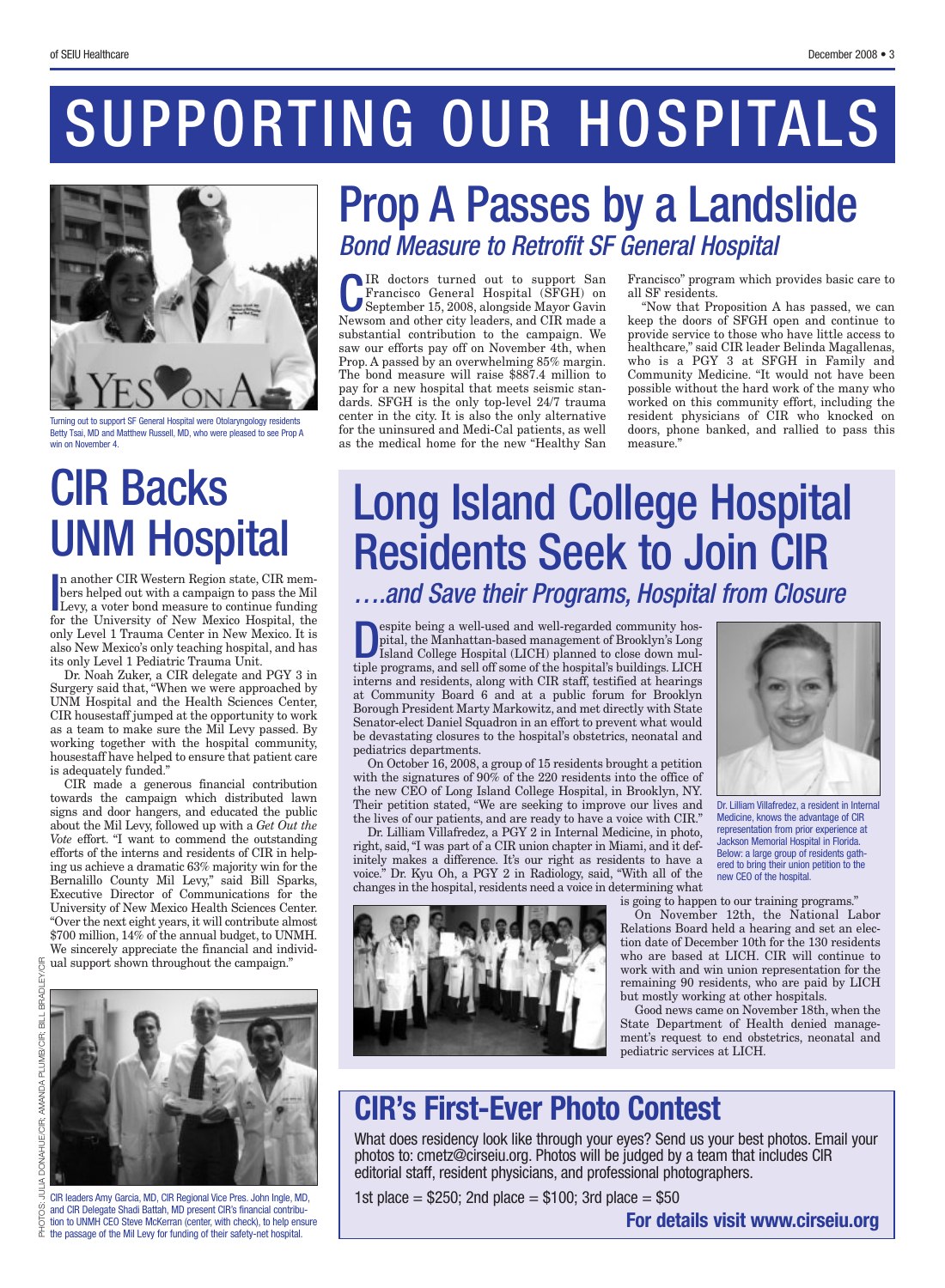# CIR MEMBER SURVEY:YOU TOL

When it comes to CIR's commitment to better patient care through political advocacy, 2009 is<br>bound to be a watershed year. A new president will enter the White House, and there promises<br>to be more support for the State Chi bound to be a watershed year. A new president will enter the White House, and there promises to be more support for the State Children's Health Insurance Program (SCHIP), and expanding funding for Medicaid. Each day brings a new headline about legislative leaders gearing up to propose healthcare reforms at the start of the next Congress. CIR members will have a large role to play in the upcoming national debate.

**"I am fairly satisfied with the current practice of medicine and look forward to the many changes that are revolutionizing our field.**

**"As a family doctor, I enjoy the ability to provide comprehensive and long-term care for my patients and their families. Furthermore, the ability to affect individual change and at the same time advocate for**

**our patients' health on a community level is truly rewarding. However, the frustrations that come with the practice are mostly rooted in the business of medicine, when profits override patient's health. Such examples include pressures to see more patients in less time, denial of essential labs, tests and services by insurance companies and the lack of access to healthcare because of the inability to pay."**

### **DR. JIMMY CHEN**

**PGY 3, Family & Community Medicine San Francisco General Hospital San Francisco, CA**

**"Quality health care begins with primary care. We've all seen patients with health conditions that are costly to treat, but completely preventable if they'd gone early to a primary care physician. If we want to extend quality, affordable health care for all, we're going to need more doctors and health care workers in primary care, and more**

**support for those already in the system."**

## **DR. DAVID KESSLER**

**PGY 5, Pediatrics Bellevue Medical Center New York, NY**



**OVERALL EXPERIENCE PRACTICING MEDICINE**

## **WHICH HEALTHCARE ISSUE NEEDS MOST URGENTLY TO BE ADDRESSED?**

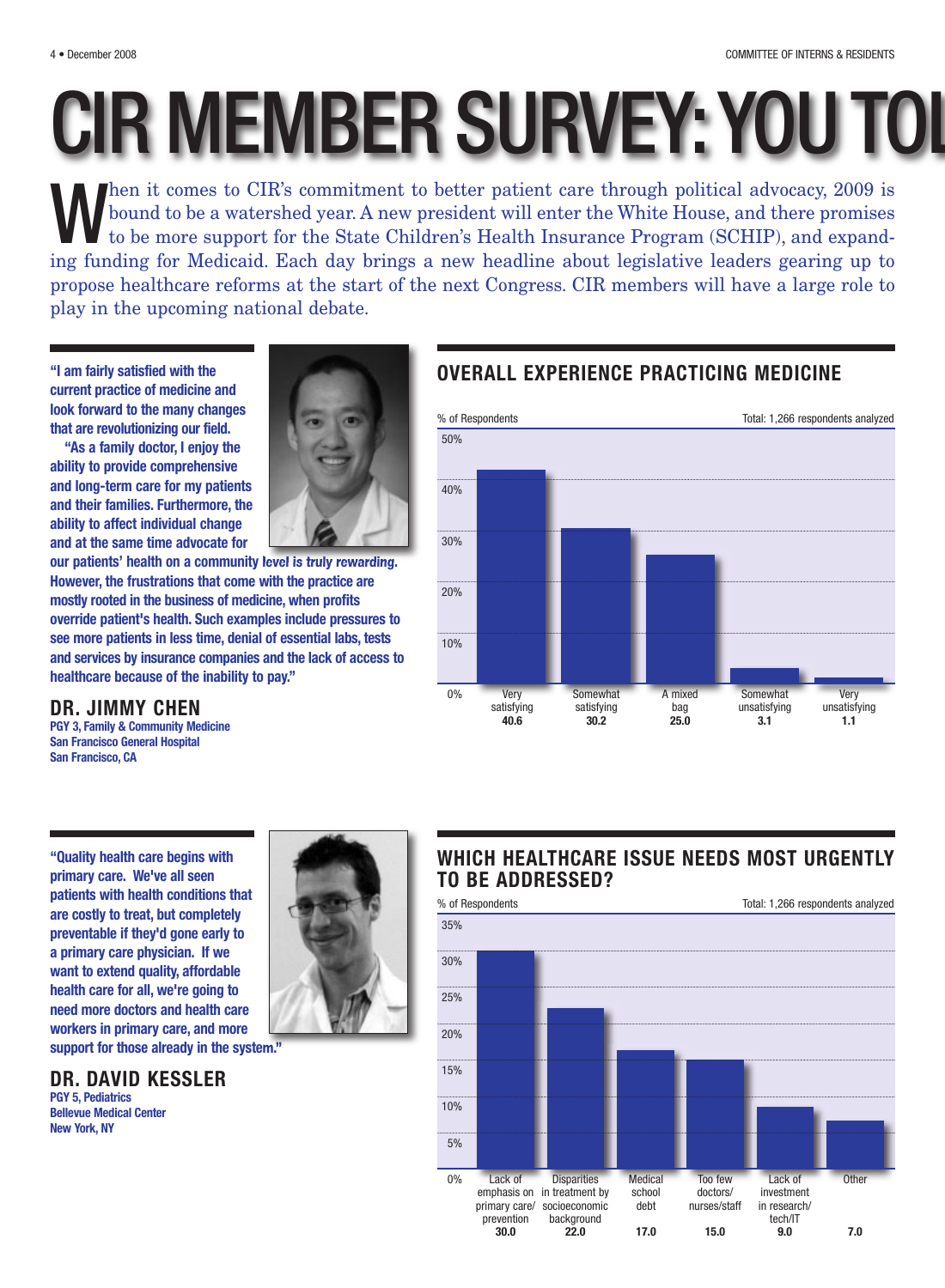#### of SEIU Healthcare December 2008 • 5

LD US WHAT MATTERS TO YOU!

C IR's policy positions flow from the feedback we receive from members at the local and national levels, and from the deliberations of your colleagues who are elected to the CIR Executive Committee. This past summer, we conducted an online poll so that we could hear from a large number of CIR doctors at once on issues relating to healthcare. Your responses have already begun to focus CIR's political activism for the year to come. Below are some of the major issues facing residents today – according to you, our members!

## **ON WHAT ISSUES WOULD YOU LIKE TO SEE CIR MORE INVOLVED OVER THE NEXT YEAR?**



*\* Percentages don't equal 100, as respondents were able to choose multiple issues.*

SVART

УH<br>Н

PHOTOGR

**SHE** PAGE

В.

**"For me personally, where I'm going to choose to practice after my residency will be impacted by medical debt. I would find it gratifying to practice in a community of need, which is why I came to Jackson, where I can have a broader impact on my community. In my area, psychiatry, there are barriers to trust, and I**

**think it's valuable to my patients to have doctors who reflect back who they are. It's valuable to have more people of color, and women, in medicine. I came into medicine to help people, and it's rewarding to help, but the reality is that I owe \$100,000."**

**DR. JANETTA DOMINIC CURETON**

**Psychiatry Fellow, and CIR Florida Vice President Jackson Memorial Hospital Miami, FL**

## **WHEN IT COMES TO AMERICAN HEALTHCARE, WHICH FACTOR ARE YOU MOST TROUBLED BY?**





**"Private insurance companies are what they are... They are riskmanagement funds, businesses whose goal is to increase their profits… by studying a population at risk and determining the cash flow they need to profitably manage that risk. They are not in business to adequately assure healthcare access for all. They are**

**not in business to provide adequate or fair reimbursement to providers… That is probably what makes most physicians uneasy about insurance companies; we don't share the same values or have the same goals."**

**DR. MIKE MAZZINI CIR Massachusetts Vice President and PGY 7, Cardiovascular Medicine Boston Medical Center Boston, MA**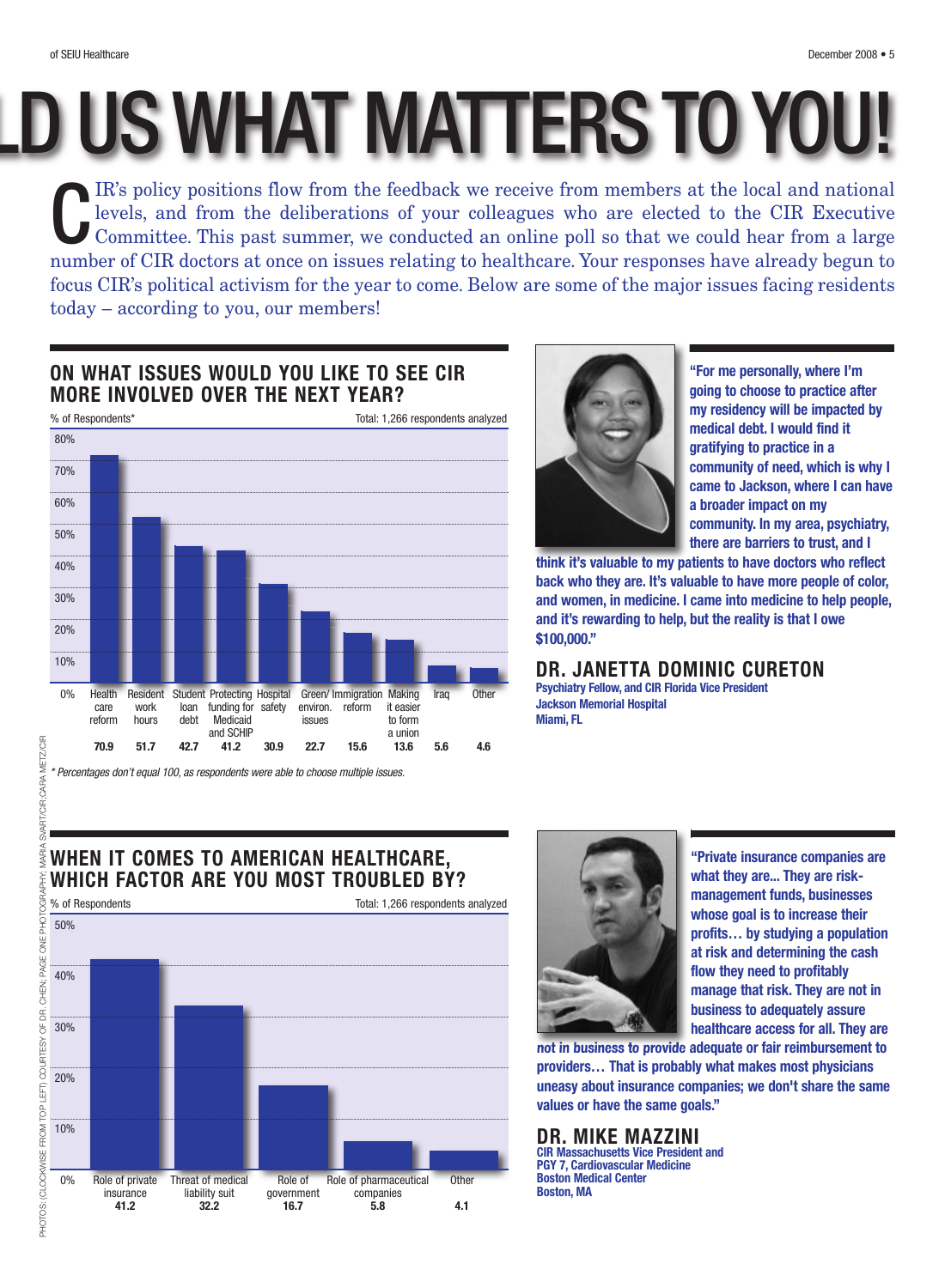## s healthcare emerged as a major<br>issue in the '08 Presidential elec-<br>tion, CIR members wanted to be<br>well informed, about, the two conditions issue in the '08 Presidential election, CIR members wanted to be The Healthcare Reform... YOU WOULD LIKE TO SEE

well-informed about the two candidates' plans for healthcare reform, and how their different approaches stack up from a physician perspective. In response, CIR jumped into action, helping to organize healthcare discussions or "house parties" in nearly all of our regions throughout the fall. The events culminated in action. Participants wrote to their members of Congress and asked them to sign the *Health Care for America Now* pledge to guarantee quality, affordable healthcare for all. CIR members in New Mexico made their case for comprehensive healthcare reform to their Congressional candidate, while members in Florida heard directly from experts in the field.

"I can't tell you how many times I've heard from other doctors how embarrassed they are that they know so little about the differences

**"I want to stand for a different model of healthcare, one in which people are treated based on their health needs, not on the depth of their pocketbooks."**

**Anthony Fleg, MD, PGY 1, Family and Community Medicine UNM Hospital**

between the two candidates' plans," said Dr. Raj Khandwalla, a PGY 4 in Internal Medicine at NYC's Bellevue Hospital, who led a discussion October 14 with a PowerPoint presentation on the complexities of healthcare policy. House parties were held in five other hospitals





Picking up presentation materials in Florida.

in NYC.

throughout the NYC area.

In Los Angeles, residents from a variety of specialties at LAC + USC Hospital met at a nearby restaurant October 9 to discuss the candidates' plans. Among the topics touched on was how tying physicians' pay to outcomes would result in a decrease in care for extremely ill patients. There was also staunch opposition to any cuts to Medicare.

In San Francisco, CIR Regional VP Rachel Kreps-Falk held the event at her house September 12, where members from throughout the Northern California region had a chance to share their ideas. Pediatrician and Family Medicine residents discussed how the different plans would affect children and adults.

In New Mexico, CIR members met for a house party on October 15th, and also met with Congressional candidate Martin Heinrich in September to share their views on what is important in reforming the US healthcare system. "I am entering a healthcare system that makes it impossible for me to provide the care

that I want for my patients," said CIR member Anthony Fleg, MD, a PGY 1 in Family and Community Medicine

A house party discussion in New Mexico.

at the University of New Mexico Hospital. "As a CIR physician, I want to stand for a different model of healthcare, one in which people are treated based on their health needs, not on the depth of their pocketbooks," Dr. Fleg said. In November, Heinrich was elected to Congress.

CIR President L. Toni Lewis, MD, joined Massachusetts CIR residents for a dinner healthcare discussion held at Boston Medical Center on October 22. Much of the discussion focused on the paradox that market-



Medicare card, entitling her to free coverage.

driven healthcare has resulted in not enough care for the uninsured and too much (or the wrong) care for  $\frac{d}{dx}$ many people with insurance.

**HEALTH CARE FOR AMERICA NOW** Read the pledge and learn more at  $\frac{1}{\overline{a}}$ 

옮

www.healthcareforamericanow.org

CIR Regional VP Janetta Dominic Cureton, MD and CIR Delegate Dylan Steen, MD gave introductory  $\mathbb{R}$ remarks at a healthcare discussion in Miami, Florida on September 18. Experts from the U.S. and Canada covered a wide variety of perspec- $\frac{3}{2}$ tives.

The more than 100 attendees included housestaff from Jackson Memorial Hospital, students, fac- $\frac{6}{6}$ ulty and staff from the University of  $\equiv$ Miami and Miami-Dade College $\geq$ Medical Campus, the GMEC chair- $\frac{2}{5}$ person, program directors, nurses and others. They heard from Dr. and others.  $1.12$ ,  $1.12$ ,  $1.12$ ,  $1.12$ ,  $1.12$ ,  $1.12$ ,  $1.12$ ,  $1.12$ ,  $1.12$ ,  $1.12$ ,  $1.12$ ,  $1.12$ ,  $1.12$ ,  $1.12$ ,  $1.12$ ,  $1.12$ ,  $1.12$ ,  $1.12$ ,  $1.12$ ,  $1.12$ ,  $1.12$ ,  $1.12$ ,  $1.12$ ,  $1.12$ ,  $1.12$ ,  $1.12$ , Canadian Doctors for Medicare. Other speakers included Dr. Cecil B. Wilson of the AMA Board of Trustees; and Dr. Fred Ralston, Jr.,  $\ddot{\text{g}}$ Chair of the ACP's Health & Policy  $\frac{6}{9}$ Committee. PHOTOS: (CLOCKWISE FROM TOP) TIM FLOEY/CIR; DONNA GUNDAL; VAN NGUYEN/CIR; BILL BRADLEY/CIR

## New Mexico's First Housestaff Appreciation Day

o the strains of live country, western and mariachi music, more than 130 interns, residents, and fellows at the University of New Mexico Hospital enjoyed a beautiful clear day, a delicious feast of enchiladas, rice o the strains of live country, western and mariachi music, more than 130 interns, residents, and fellows at the University of New Mexico Hospital enjoyed a and beans, and some very targeted stress reduction, as a



The Peds Team turned out to enjoy Housestaff Appreciation Day. Appreciation Day?

thank-you for the hard work, skills, compassion and dedication that resident physicians show every day on the job.

The event was the first-ever Housestaff Appreciation Day, held on October 17, 2008, and organized by CIR UNM, along with the Khatali Physician Alumni Association and the UNM Resident Council. Dr. Amy Garcia, a PGY 3 in Pediatrics and the CIR leader who got the ball rolling to create the event, gave a welcoming address. "Working with CIR, residents have been able to accomplish some terrific things, including this Housestaff Appreciation Day, which gives resident physicians some recognition for our long hours and commitment to our patients," she said.

Other speakers included UNMH CEO Steve McKernan, GME Associate Dean Dr. David Sklar, and Associate Dean of Health Sciences Center Dr. Jeffrey Griffith. They recognized UNM housestaff and proclaimed the day a great event that should continue annually.

That stress-reduction mentioned earlier? It was delivered via five massage therapists on hand to give free back massages. Why can't every day be Housestaff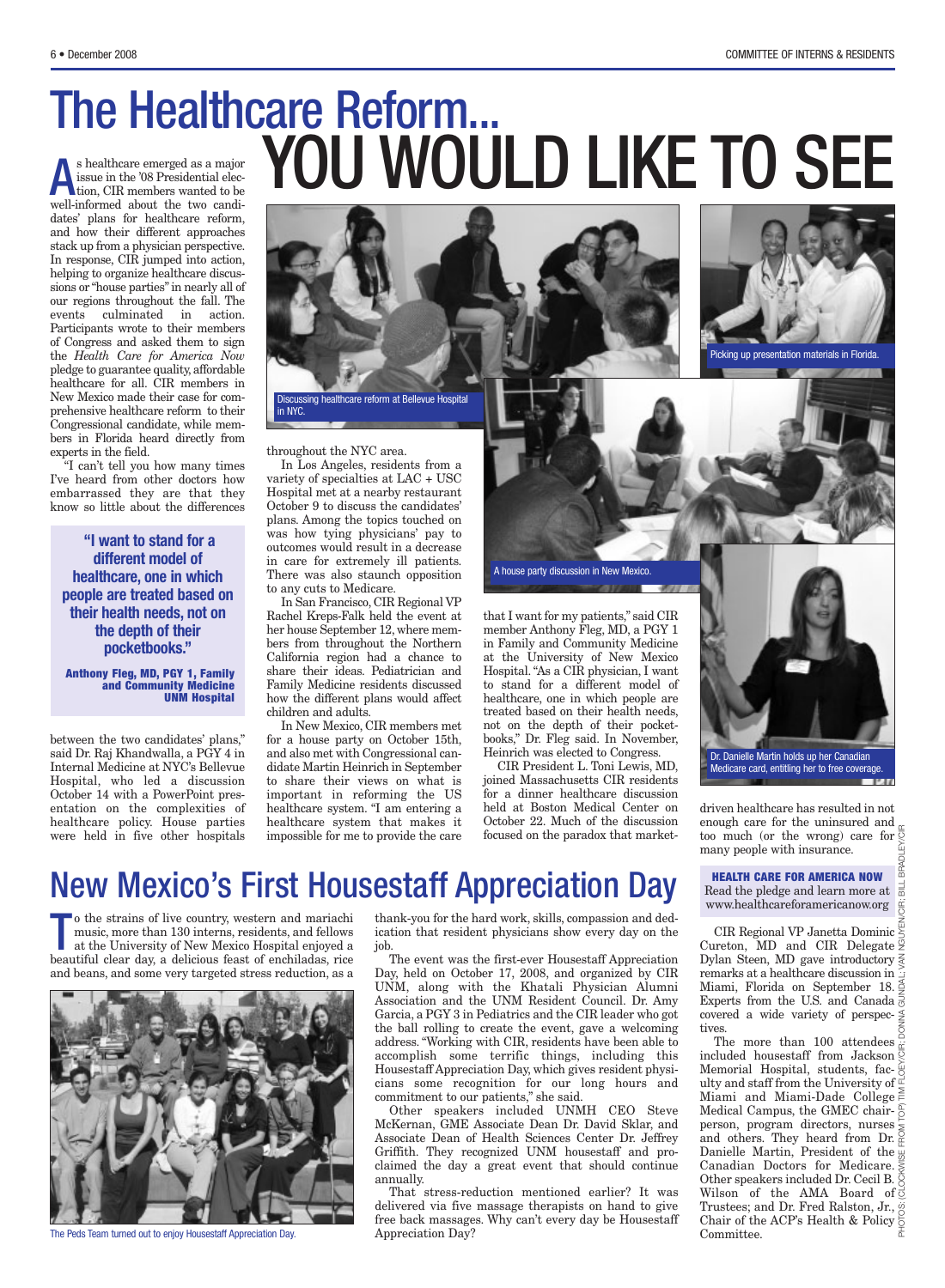# ON THE JOB WITH CIR Winning R-E-S-P-E-C-T at Highland Hospital

or CIR members at Highland<br>Hospital, in Oakland, CA, the final<br>straw came the day a homeless Hospital, in Oakland, CA, the final straw came the day a homeless man was found sleeping in their call room, which didn't have a functioning lock. When the situation had not improved one week later, they decided it was time to take action! On August 21, 2008, over 35 residents from Internal Medicine made a surprise presentation at a labor-management meeting. Their security and other concerns had been ignored for two years, and the hospital had been stalling for eight months on 2007 Patient Care Fund requests.

Dr. Tamina Isolano-Nagarvala began with an account of her frustration with hospital neglect. Dr. Davida Flattery, CIR delegate and chief resident, presented a "Timeline of Disrespect" on an enormous poster board that chronicled the empty promises made by hospital administration. Dr. Chetachi Okereke followed up with her concerns about inaction on security issues, and Dr. Doug Do spoke about the many times that CIR has worked with the hospital, most recently to fight CMS cuts. To wrap up, Dr. Tanya Hamidi invited management to sign a large commitment card asking for a productive and respectful relationship.



Their action has already produced some positive outcomes, with working locks on all call-rooms, forward movement on the Patient Care Fund items, a commitment by the Chief Medical Officer to meet monthly with CIR members, a hot and cold water cooler (one of the residents' demands), and better overall communication between residents and the administration.

# CIR Launches OR Safety Task Force *Dear Surgical Colleagues!*

The very nature of our work in the OR exposes us on a daily basis to occupational injury and the possibility of contracting a blood-borne disease – HIV, HCV or HBV. Too often, however, we respond to that danger with denial.

Learn more about the scope of the problem and what we as residents can do to protect ourselves and our surgical team members in the OR. Get up-to-date information on the American College of Surgeon's new Statement on Sharps Safety, learn about safety equipment you may never have seen before – and read the research from surgical mentors who are leading the way to a safer OR.

Visit the CIR OR safety webpage TODAY! http://safety.cirseiu.org.

**CIR OR Safety Task Force Chairs:**

**Jori Carter, MD Matthew Harris, MD** OB-GYN PGY 4 Orthopedics PGY 3

**John Ingle, MD Vaughn Whittaker, MD** Otolaryngology PGY 3 Transplant Fellow University of New Mexico Columbia Presbyterian

Boston Medical Center Westchester Medical Center

# CIR Wins Food for EM Residents at UMDNJ

mergency Medicine residents at<br>the University of Medicine and<br>Dentistry of New Jersey - School the University of Medicine and Dentistry of New Jersey - School of Medicine (UMDNJ-SOM) won't go hungry in the night, thanks to an important victory CIR recently won in arbitration against UMDNJ.

"Housestaff at UMDNJ-SOM felt strongly that it was unfair that Emergency Medicine residents were excluded from the meal allowance housestaff in other departments received when they worked overnight or 12-hour shifts," said Dr. Mark Reutter, a PGY 4 in EM, and CIR leader who was involved in seeing that the issue was resolved. "After all, we also need to eat! We got together with CIR and filed a grievance which was resolved October 10, 2008," he said.

The dispute centered on the meals language in the CIR-UMDNJ collective bargaining agreement. Although the contract requires UMDNJ to provide a meal or \$20 cash equivalent to any UMDNJ resident who works an overnight shift of six or more hours, or an extended shift of 12 or more hours, UMDNJ refused to provide this benefit to the EM residents at SOM. UMDNJ contended that EM residents were not entitled to meals because they never worked call. Thus, for nearly two years, the EM residents were denied meals, regardless of the timing and length of their shift.

CIR filed for arbitration with the New Jersey Public Employment Relations Commission and the case was set for hearing before an impartial arbitrator. After analyzing evidence presented by both CIR and UMDNJ, the Arbitrator ruled that UMDNJ violated the collective bargaining agreement by refusing to provide meals, ruling that eligibility was not limited to only those residents who worked call shifts. The Arbitrator also ruled that EM resi-



Dr. Mark Reutter, EM, PGY 4

dents who were improperly denied meals during the period of August 2007 to October 2008 were entitled to \$20 for each meal denied.

"This showed me that when we get together, we can win what is rightfully ours," said Dr. Reutter.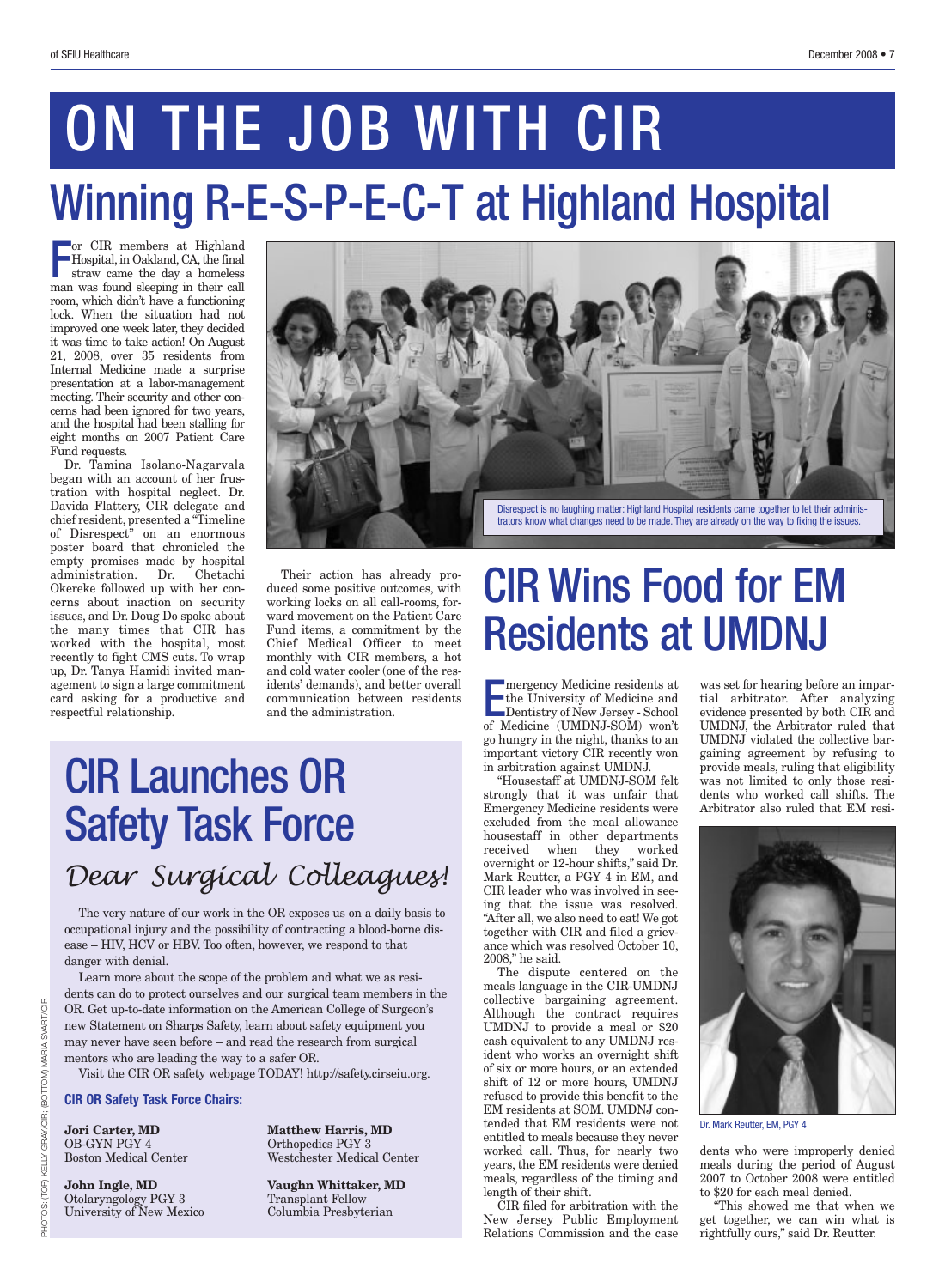# CIR "Alumni" Put Their Idealism to Work

**Prs.** Anje van Berckelaer and Ira Nemeth were<br>activists during their residency – she as CIR<br>co-president at Harbor-UCLA, and he as a<br>CIB regional vise president from New York, So it activists during their residency – she as CIR CIR regional vice president from New York. So it was no surprise that their engagement with the world would continue when residency was done.

For Dr. van Berckelaer, that meant a volunteer stint with Doctors without Borders in Niger and in the Central African Republic (CAR). For Dr. Nemeth, it was beginning a fellowship in Disaster Management in Dallas just two months before Hurricane Katrina hit. He is now Dallas County's Public Health Preparedness Medical Director.They shared their experiences with *CIR News* recently.

**DR. ANJE VAN BERCKELAER:** "It was an eye-opening experience.Working in an L.A. County hospital you see a lot of poverty and social challenges, but there's just no comparison. We ran outpatient feeding centers [in Niger] five days a week, each day in a different site located near a village with a high percentage of malnourished children...There are tens of thousands of malnourished kids, and simple interventions make a huge difference. We treated them with therapeutic food, which is a peanut butter paste, heavily enriched with milk powder, sugar, vitamins and minerals.

"In CAR, we treated some malnourished children, and also worked in a rural general hospital in a conflict situation. My role was to ensure the quality of medical care with four doctors and 35 nurses.

"Doctors without Borders is mostly funded by small contributors like you and me. The organization's principles of neutrality help maintain safety for volunteers. There's a tremendous amount of satisfaction from seeing ...these very sick kids get well. The teamwork was a tremendously invigorating part of it, too. I worked with many clinicians who are exceptionally skilled, and learned a lot from them. And you live with your teammates, so it's more than a job."

Dr. van Berckelaer has started a fellowship at the Robert Wood Johnson Clinical Scholars Program in health policy research, but says she "hopes to do this again someday, maybe at the end of my career."

**DR. IRA NEMETH:** "Relief work is rewarding in lots of different ways. You're providing care in situations where it's difficult to get things done. You have to establish a whole new pathway that's not ordinarily set up, and the ability to coordinate that is amazing — to let people who want to see patients do that, and if it's at a convention center, to establish a new healthcare clinic in a day, in a place that's never had one. You have to have the pieces pre-understood, where supplies will be stored, the connections to pharmacies must already be made, so when you tell them you want to begin tomorrow, you can."

Dr. Nemeth has since worked on Hurricane

EMETH

ΈSΥ

Dr. Ira Nemeth coordinating disaster relief.

Gustav and Ike, but Katrina was the biggest, with 30,000 evacuees. "We set up a clinic with 9,000 visits in a threeweek period. It was a total immersion. It definitely showed me what is possible. I figured I would be doing some basic training first, but the practical piece happened so soon. I felt, now that I've seen it, how do you make it better for the next time? That's been my impetus ever since. I'm definitely of the opinion that there will be more disasters in the future due to global warming, and raising preparedness is my goal.



Dr. Anje van Berckelaer in Niger

"I think this will always be a part of what I do, but I also want to keep a hand in the healthcare system, so I still work shifts in the Emergency Department. It's probably as many hours as residency was, but not all concentrated in one area – it crosses over into surgery, administrative discussions, planning meetings, so it keeps things varied. It's a great mix."

## **CIR testifies on Driving While Drowsy study**

On November 6, Boston Medical Center residents Jessica Eng, MD (PGY 2, Medicine) and Nadia Huancahuari, MD (PGY 2, EM) represented CIR at the MA State House on the issue of driving while drowsy. The MA Department of Public Health held a hearing to review a draft report on the impact of drowsy driving.

Dr. Charles Czeisler, a sleep researcher at Harvard University, told the panel that an estimated 600 sleep-related crashes each year seriously injure, or kill Massachusetts residents.

Dr. Eng testified about residents' frequent accidents and near-misses when driving home post-call, and spoke to the challenges facing residents trying to get home after a marathon shift.

t has been a strong supporter of legisla-<br>"Hospital employers should be prohibited" tion to regulate resident work hours. MA VP CIR has been a strong supporter of legisla-Mike Mazzini, MD was on the Commission and alerted it to resident issues. The panel's report concurred, and among the recommendations were passage of resident work hour legislation, driver education, law enforcement training,



Residents Jessica Eng, MD (middle) and Nadia Huancahuari, MD (right) speak with Senator Richard Moore (left) after the hearing.

Compariso from top: Dr. Dr. Jennifer Zaitz on graduation day with the second and the product of the second 812<br>League day with her day with the second 812; Dr. Jennifer Miller, and the second day of the product of the seco rumble strips, and improving rest stops.

from scheduling employees to work dangerously long shifts – or bear the liability," said Dr. Eng.

Massachusetts Senator Richard Moore, chair of the DWD Commission, will re-introduce legislation on resident work hours in the new legislative session for 2009.

> NON-PROFIT ORG. U.S. POSTAGE **PAID** NEW YORK, N.Y. Permit No. 9621



Committee of Interns and Residents 520 Eighth Avenue, Suite 1200 New York, NY 10018

Address Service Requested